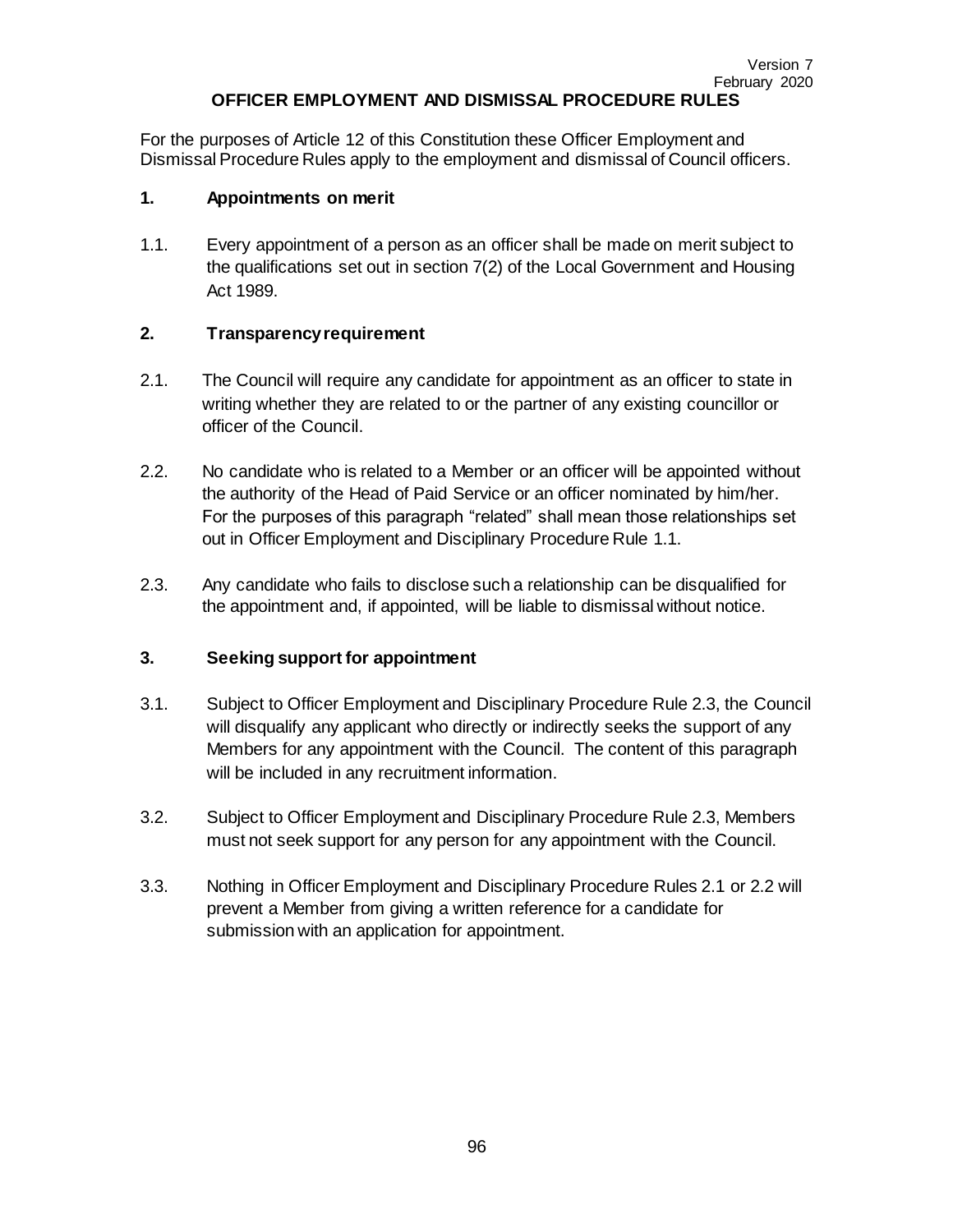## **4. Other appointments**

- 4.1. The appointment of officers below Chief Officer (other than assistants to political groups) is the responsibility of the Head of Paid Service or their nominee, and may not be made by Members.
- 4.2. The appointment of an assistant to a political group shall be made in accordance with the wishes of that political group

## 5. **Recruitment of Head of Paid Service and Chief Officers**

- 5.1. Where the Council proposes to appoint a Head of Paid Service or a Chief Officer (meaning Executive Directors and Corporate Directors and equivalents), the Council will draw up a statement specifying:
	- (i) the duties of the officer concerned, and
	- (ii) any qualifications or qualities to be sought in the person to be appointed;

And the relevant Cabinet Portfolio holder will use the statement in order to help him or her decide whether the appointment should be advertised externally or recruited exclusively from amongst the Council's existing officers. Whether the post is to be advertised internally only or externally the Council will

- (a) make arrangements for the post to be advertised in such a way as is likely to bring it to the attention of such persons who are qualified to apply for it; and
- (b) make arrangements for a copy of the statement to be sent to any person on request.

#### **6. Role of the Staffing Committee**

- 6.1. Except in the case of the Head of Paid Service, Monitoring Officer or Chief Finance Officer the Staffing Committee is responsible for appointing Chief Officers.
- 6.2. The Staffing Committee is not a standing committee of the Council. Instead a Staffing Committee will be formed whenever appointments, recommendations of appointments or disciplinary decisions are needed. Members of the Staffing Committee will be nominated by group leaders on a politically proportionate basis.
- 6.3. For the appointment of or disciplinary decisions in relation to: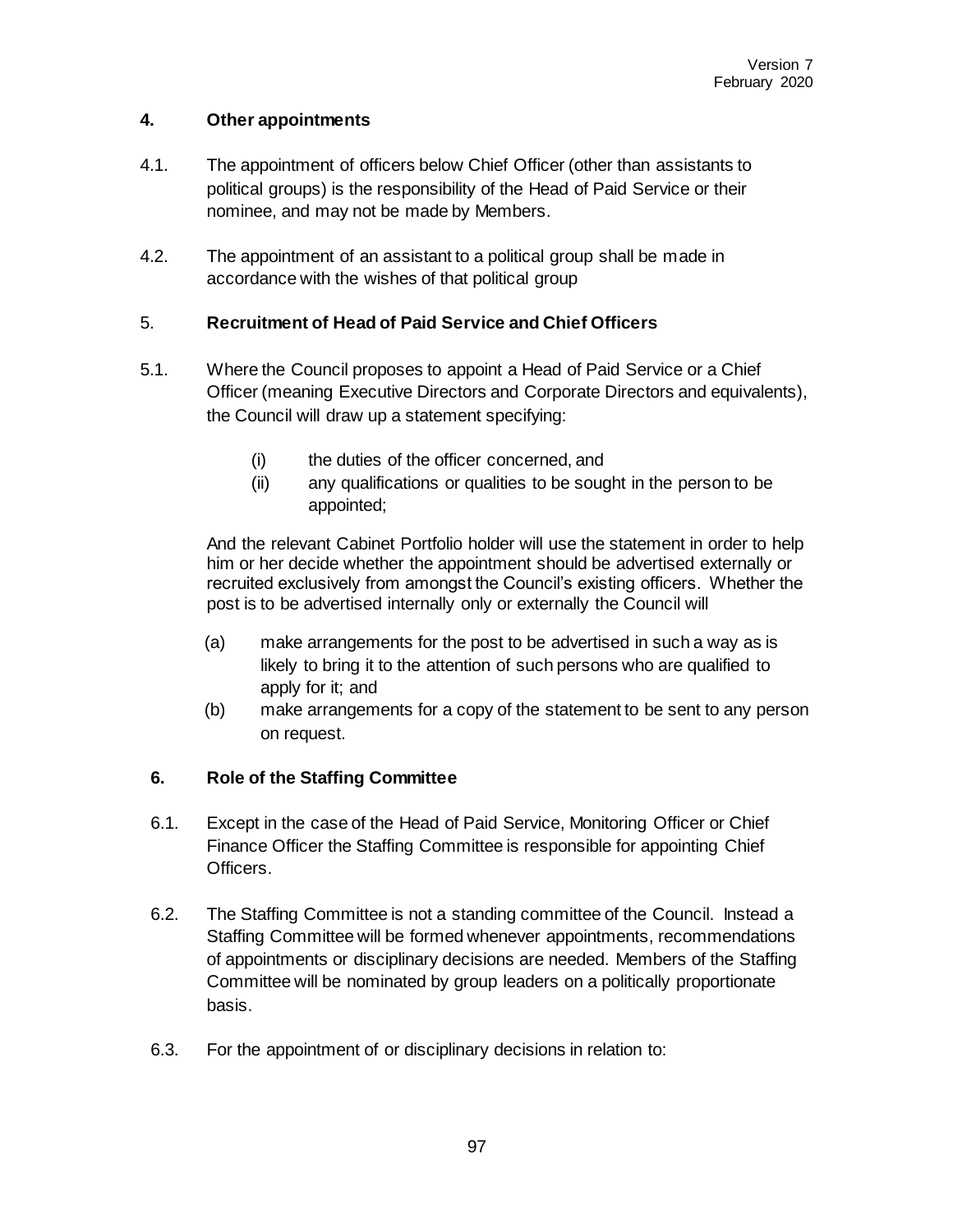(i) Corporate Directors: the Staffing Committee or a sub-committee will comprise three councilors

(ii) Executive Directors the Committee or a sub-committee will comprise five councilors.

Recommendations to appoint the Head of Paid Service, Monitoring Officer or Chief Finance Officer will be made by a Staffing Committee of five councilors. Disciplinary action against the Head of Paid Service, Monitoring Officer and Chief Finance Officer is governed by rule 8 and for other Chief Officers by rule 9.

- 6.4. For any appointment the Staffing Committee will decide on a proportionate appointment process, including the use of any stakeholders or similar panels but the final appointment decision or recommendation to Council shall be that of the Committee.
- 6.5. Appointment of a Chief Officer on an interim basis will follow the same process as that for a permanent appointment.

# **7. Appointment of Head of Paid Service, Monitoring Officer, Chief Finance Officer and Executive Directors**

7.1. Full Council will approve the appointment of the Head of Paid Service, the Monitoring Officer and the Chief Finance Officer following the recommendation of such an appointment by the Staffing Committee (which included among its membership at least one member of the Executive). Until the full Council has approved the appointment no offer of appointment is to be made.

## **8. Disciplinary action and dismissal of Head of Paid Service, Monitoring Officer Chief Finance Officer**

- 8.1. For the purposes of these Rules "disciplinary action" in relation to an officer means any action occasioned by alleged misconduct which, if proved, would, according to the usual practice of the Council, be recorded on the officer's personnel file, and includes any proposal for dismissal of an officer for any reason other than redundancy, permanent ill-health or infirmity of mind or body, but does not include failure to renew a contract of employment for a fixed term unless the Council has undertaken to renew such a contract.
- 8.2. Notwithstanding Officer Employment and Disciplinary Procedure Rule 7.3 the Head of Paid Service, the Monitoring Officer, and the Chief Finance Officer may be suspended whilst an investigation takes place into alleged misconduct. That suspension will be on full pay and will normally last no longer than two months.